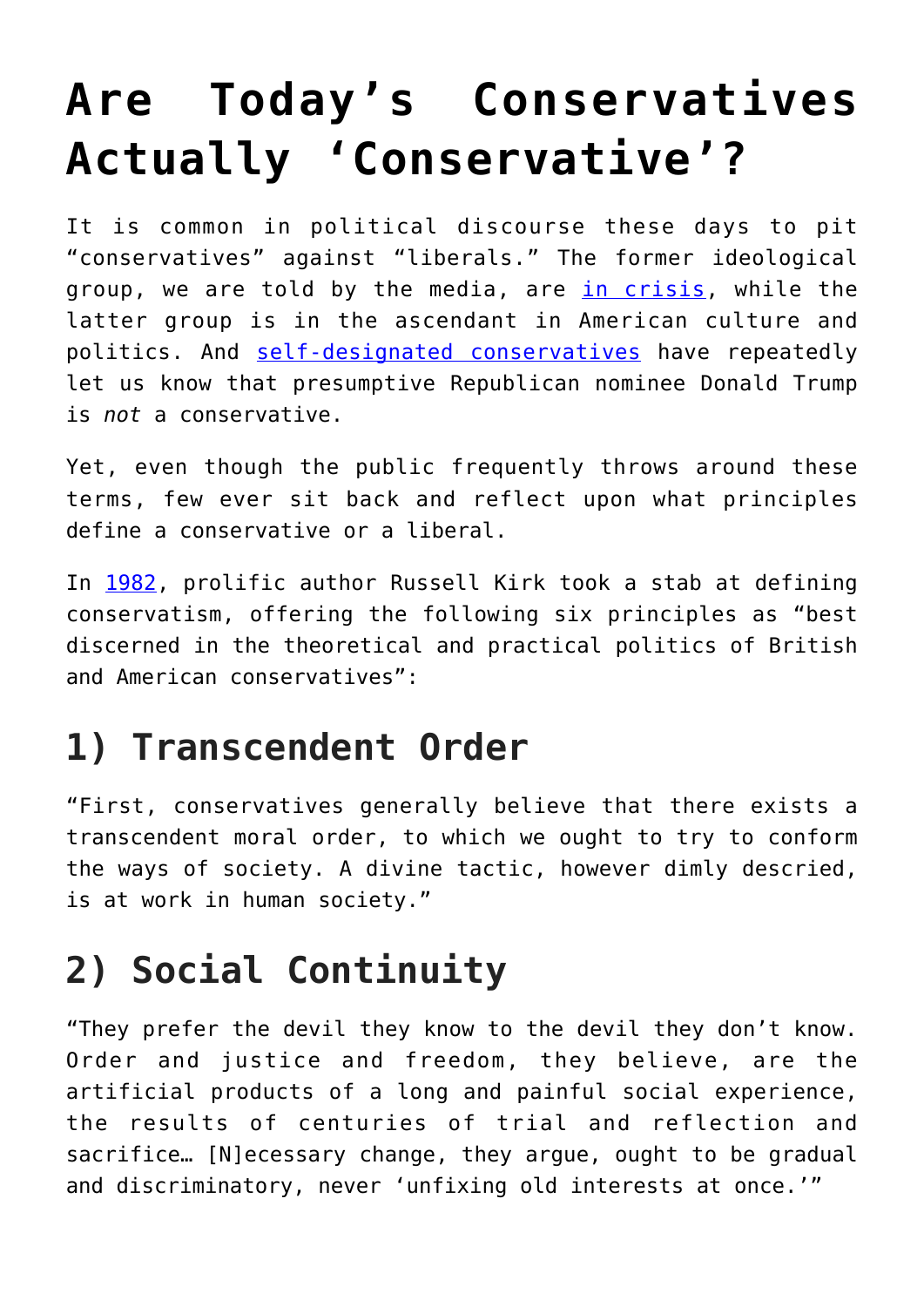# **3) Prescription**

"Conservatives sense that modern men and women are dwarfs on the shoulders of giants, able to see farther than their ancestors only because of the great stature of those who have preceded us in time. Therefore conservatives very frequently emphasize the importance of "prescription"—that is, of things established by immemorial usage, so 'that the mind of man runneth not to the contrary.'"

### **4) Prudence**

"Any public measure ought to be judged by its probable longrun consequences, not merely by temporary advantage or popularity. Liberals and radicals, the conservative holds, are imprudent: for they dash at their objectives without giving much heed to the risk of new abuses worse than the evils they hope to sweep away. Human society being complex, remedies cannot be simple if they are to be effective."

# **5) Variety**

"They feel affection for the proliferating intricacy of longestablished social institutions and modes of life, as distinguished from the narrowing uniformity and deadening egalitarianism of radical systems. For the preservation of a healthy diversity in any civilization, there must survive orders and classes, differences in material condition, and many sorts of inequality. The only true forms of equality are equality in the Last Judgment and equality before a just court of law; all other attempts at leveling lead, at best, to social stagnation."